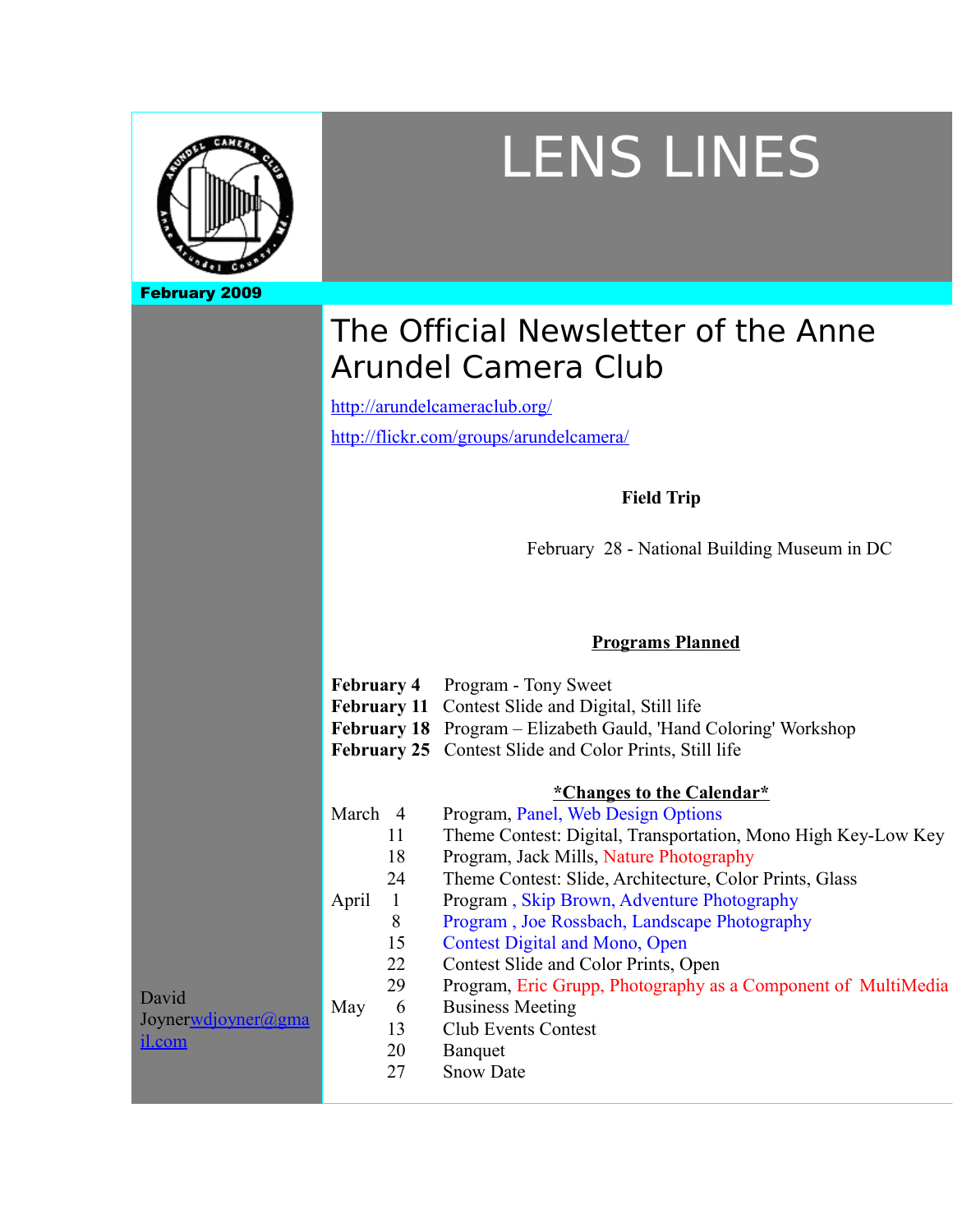#### **President**ail:

hbpenn@erols.com

## January Contests

| 410-544-1742 |  |
|--------------|--|
|              |  |

410-729-0255 email:

ef.harris@veriz on.net

#### **Novice Digital January 14, 2009**

 1st Place Mark Owens "Inner Harbor at Night" 2nd Place David Joyner "Yellow Dots" 3rd Place David Joyner "Lights on Bay" 4th Place Dawn Miller "Eagle Backlit" HM Pat McCann "Skylights and Shadows" HM Mike Thomas "Goats Beard" HM Michelle Barkdoll "Which Way to Go"

#### **Unlimited Digital January 14, 2009**

 1st Place Chuck Gallegos "Autumn Tracks" 2nd Place Bob Miller "Conowingo" 3rd Place Bob Miller "Lovers" 4th Place Chuck Gallegos "Wetlands Walkway" HM Howard Penn "Snow in Autumn" HM Dolphy Glendinning "Virginia Creeper on the Rocks"

#### **Novice Monochrome Prints January 14, 2009**

 1st Place John Milleker "Steps" 2nd Place John Milleker "I Can Fly" 3rd Place John Milleker "Aerodynamic" 4th Place Cathy Steele "Skyward" HM Michelle Barkdoll "Train Chasers"

#### **Unlimited Monochrome Prints January 14, 2009**

 1st Place Elizabeth Gauld "Spilling the Beads" 2nd Place Chuck Gallegos "Low-key Cello" 3rd Place Mike Thomas "Garden of the Gods" 4th Place Gene Crooks "Beauty of Spring" HM Elizabeth Gauld "Different Coat" HM Bob Miller "Mother and Chick"

 \*Note - The color prints and slide contest night was cancelled due to snow closing school.

## **Washington School of Photography Issues Camera Call**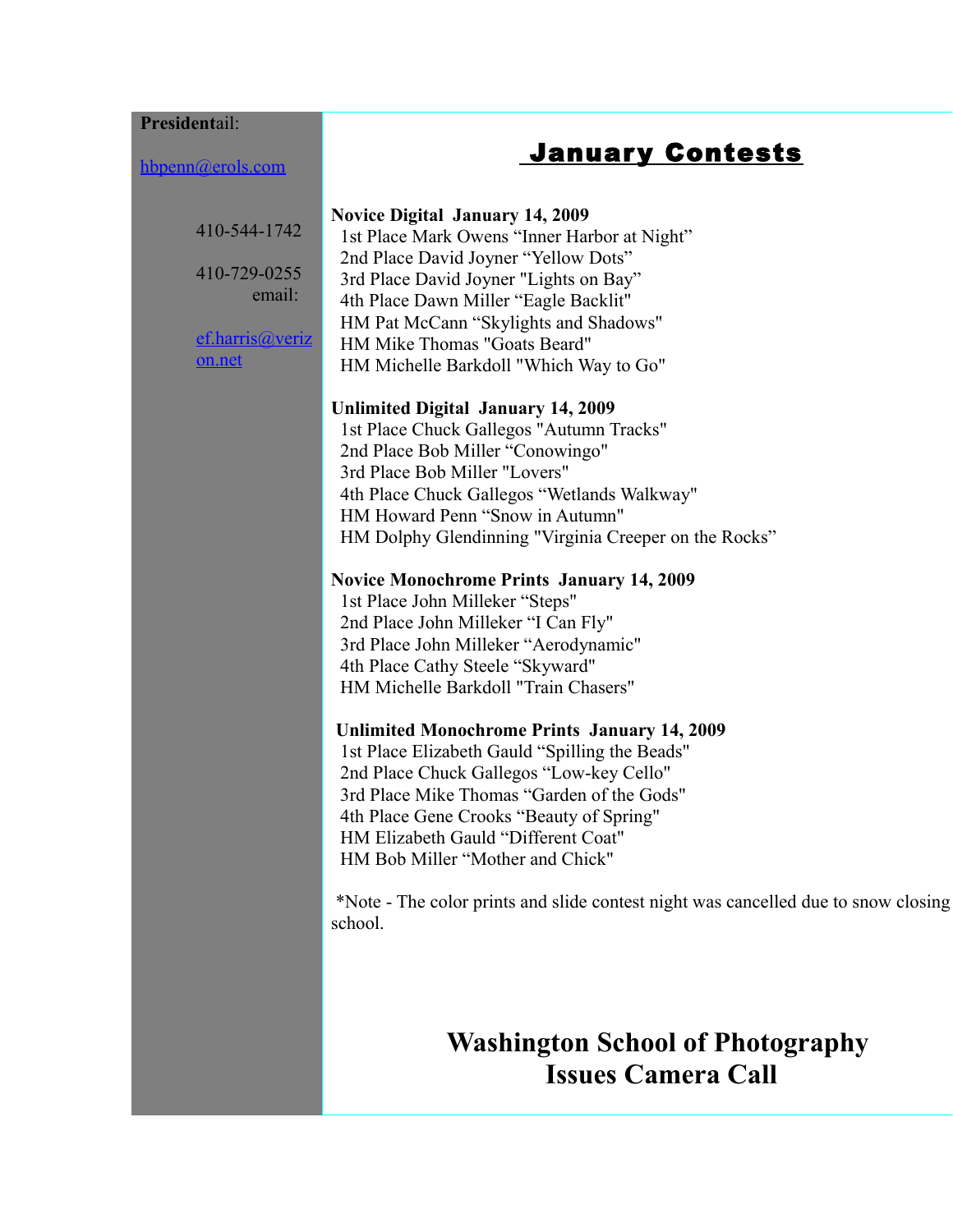## *Cameras for Kids Campaign to Benefit Youngsters in Developing Regions*

(**Bethesda, MD**) The Washington School of Photography is going global with a cal all photographers in the Mid-Atlantic region to donate their used film and digital cameras to the Cameras for Kids campaign.

Not sure what to do with that camera sitting around collecting dust or the camera you think is obsolete because you just upgraded? No camera is obsolete in the developing world! Donate your used camera to the Washington School of Photography, and we find a new home for that camera in the hands of a child in a developing country. An working camera will do from the oldest digital point-n-shoot and digital SLR came to film SLR cameras of the 1950s.

Photography students around the world have the skills, knowledge and desire to learning more about photography. But, without a camera, all efforts are futile, said WSP Academic Dean Missy Loewe. With our Cameras for Kids campaign, we're aiming extend the art and knowledge of photography into underdeveloped areas of the world. The Washington School of Photography will deliver the cameras and equipment to targeted schools in under-developed countries, Loewe added. Along with the cameras, we'll also provide the students with details about the areas from where the cameras were donated, so there's also a geography lesson and social studies aspect to this program.

Individuals are encouraged to drop-off their used (but still working) cameras in per or deliver them by US Mail, FedEx or UPS to:

> The Washington School of Photography 4850 Rugby Ave. Bethesda, MD 20814

The Washington School of Photography will accept camera bodies, lenses, filters, batteries, chargers, accessories and camera bags. WSP will provide you with a reco your donation for tax purposes.

The Washington School of Photography, a 501-C-3 non-profit charity, was founded professional photographers in 1976 to provide quality education for photographers in the Washington and Baltimore metropolitan areas. The Washington Gallery of Photography is a 3000 square foot multipurpose gallery and studio located in the Washington, DC suburb of Bethesda, Maryland.

## Adding Smoke to an Image in Photoshop in 6 Easy Steps

1. The first job is to set the foreground and background colors to white and mid grey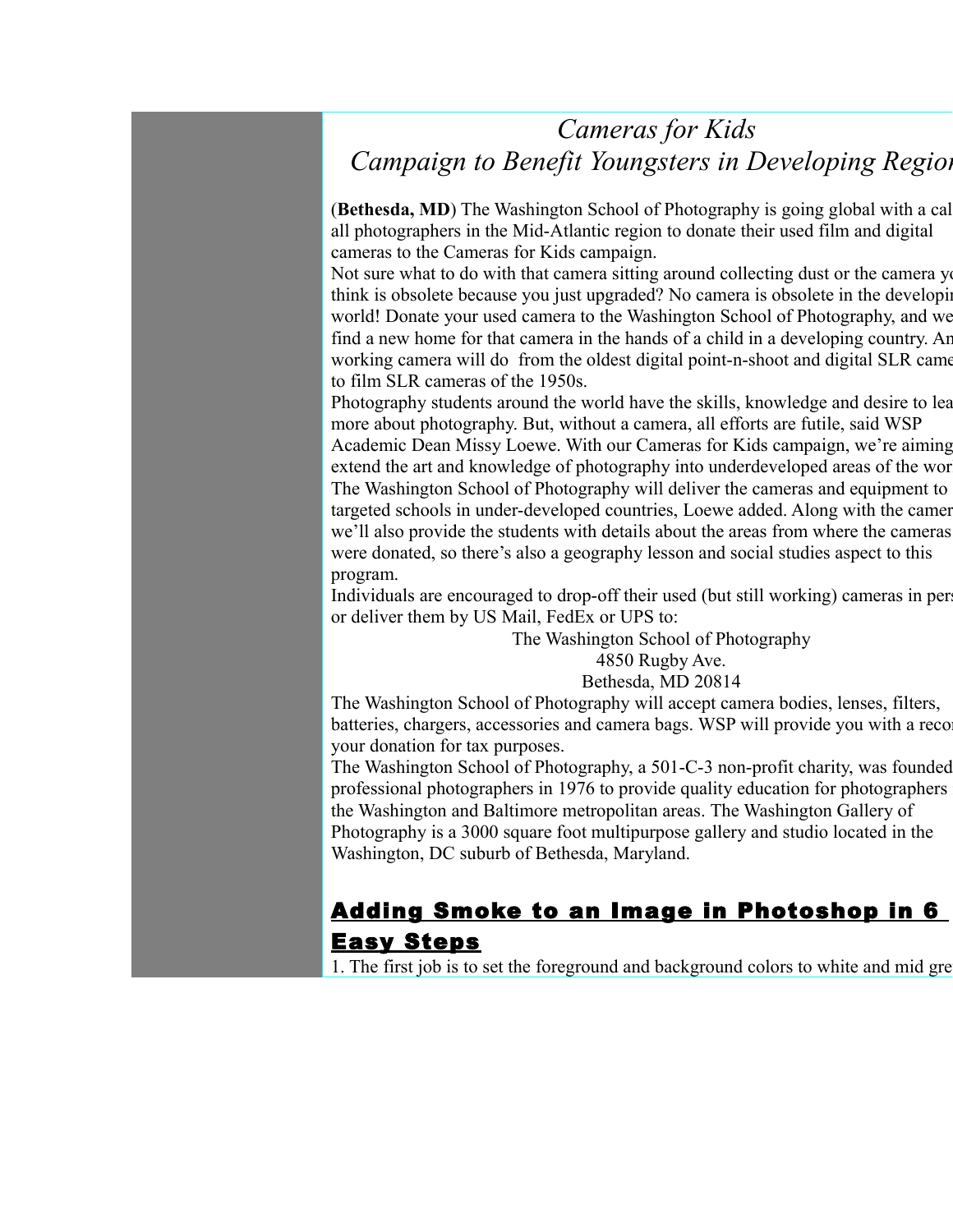

feather of 15 and fill the shape with clouds ( filter, render, clouds )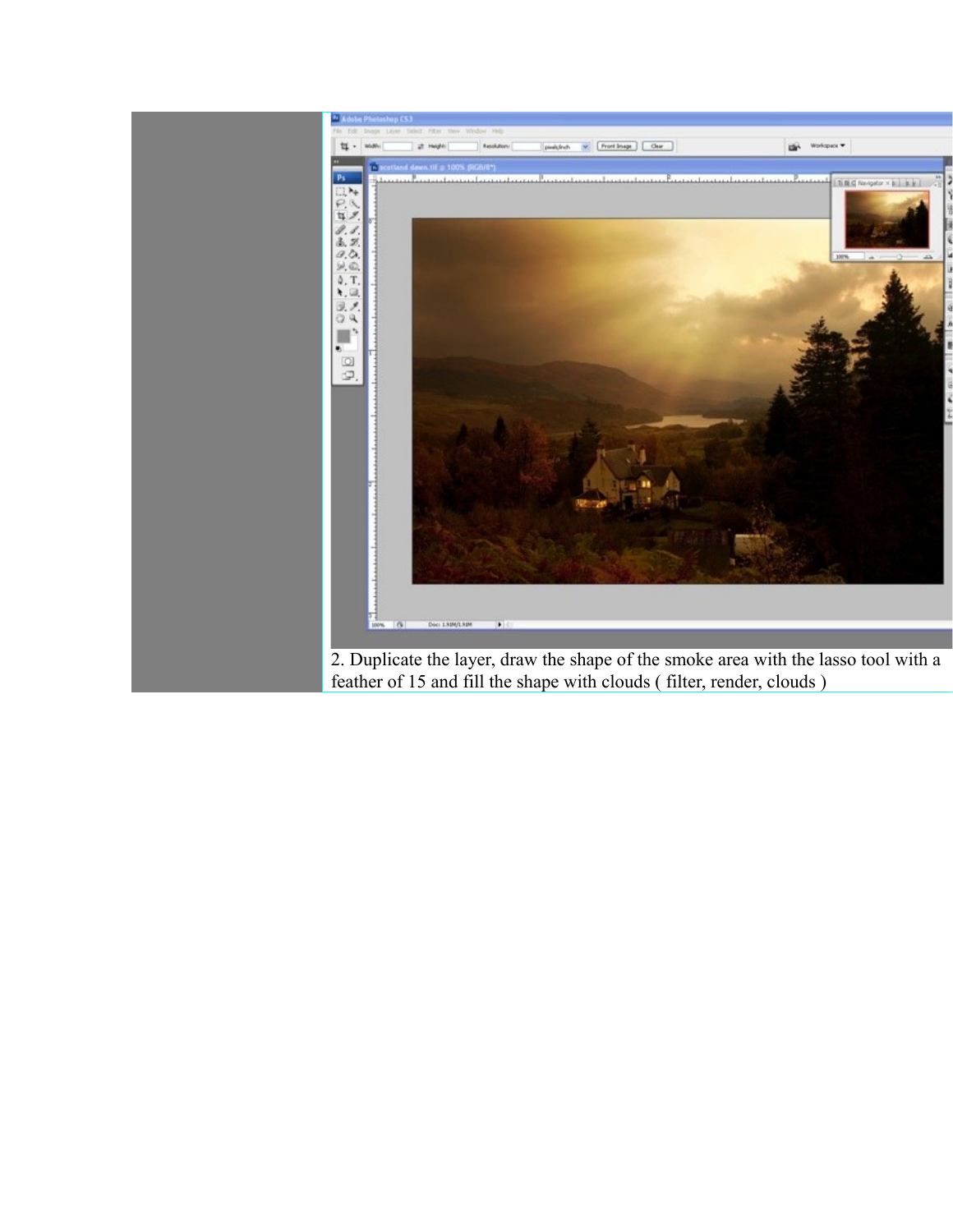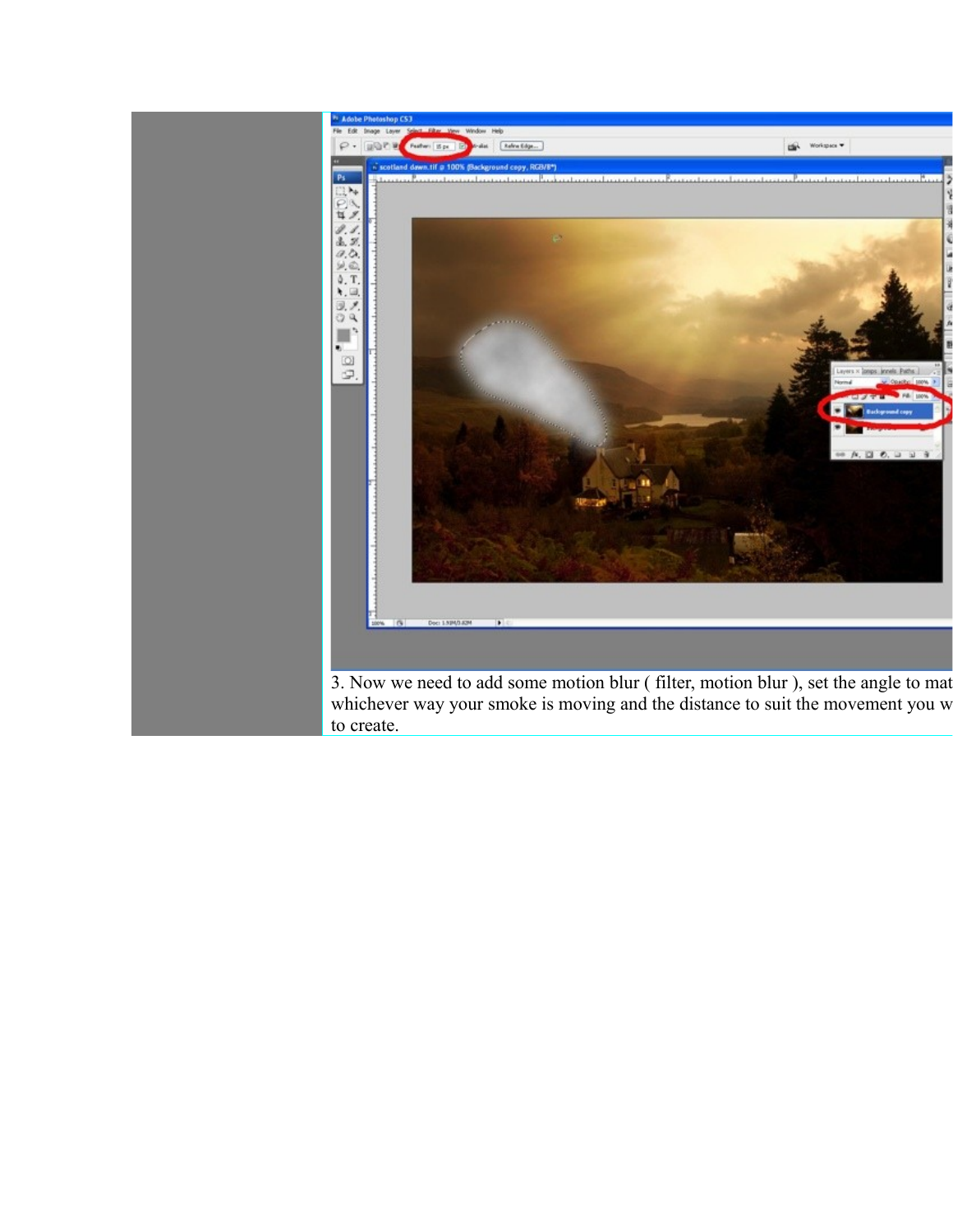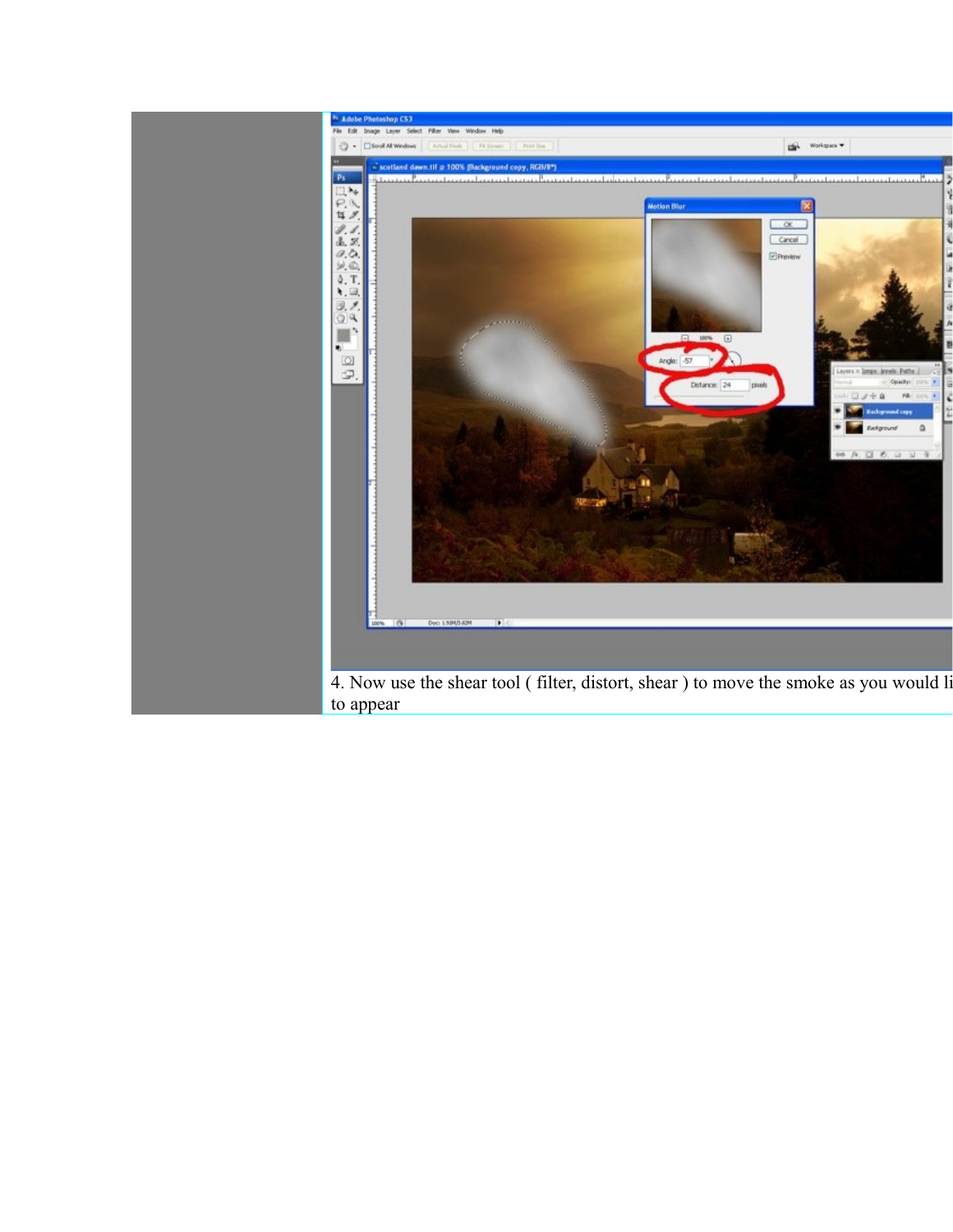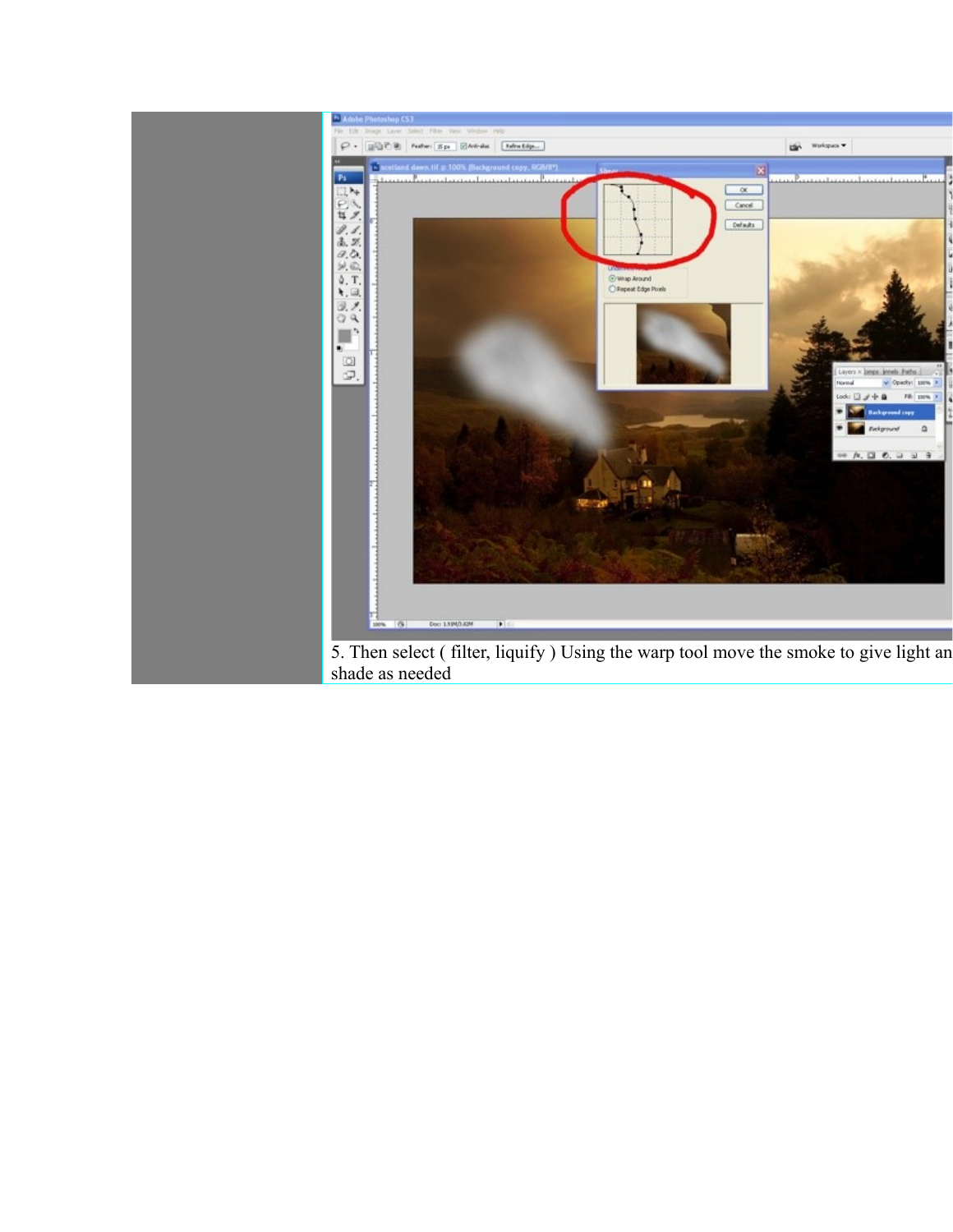

the master image.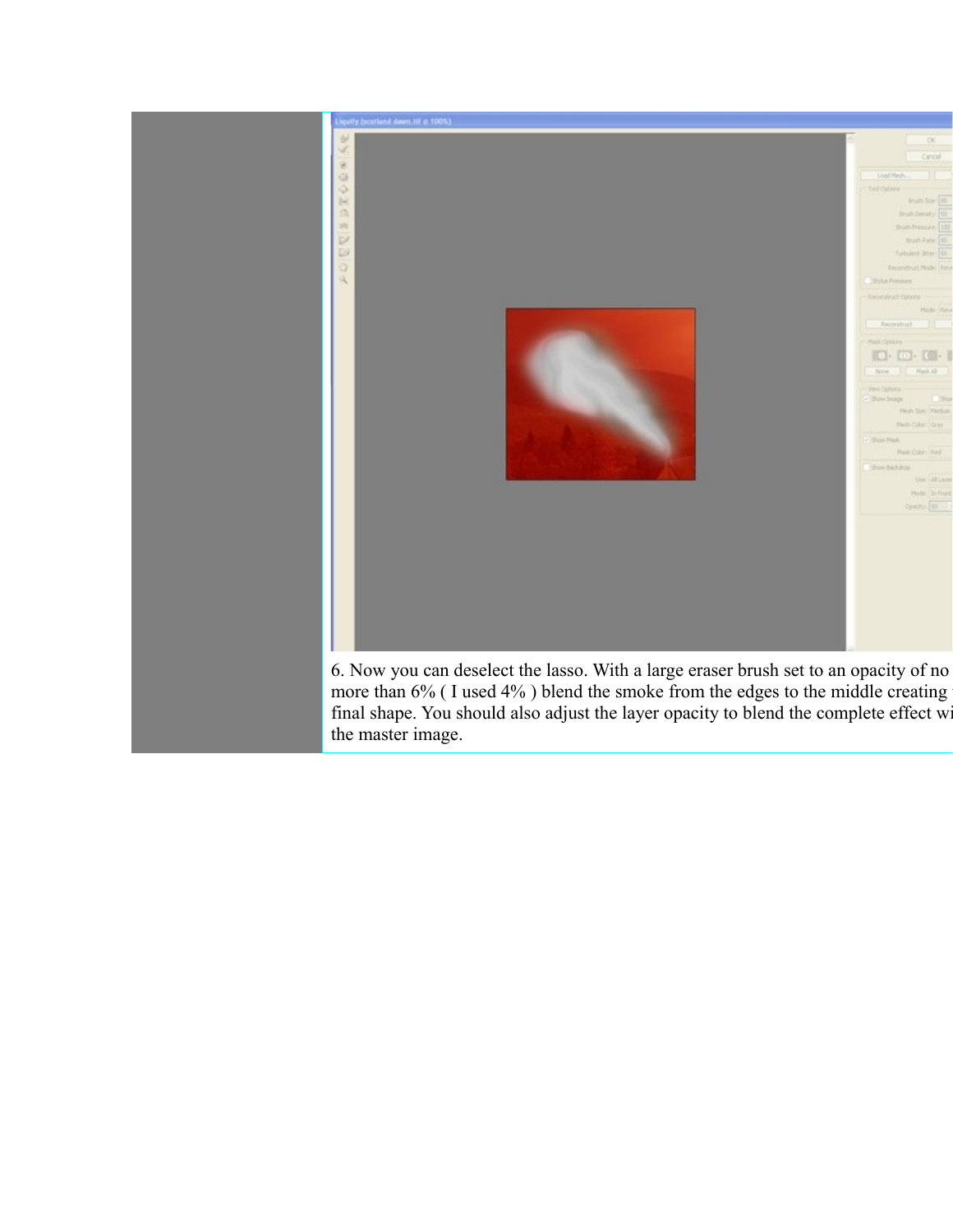

## Around Town

**Gallery Opening January 28 - March 23** Photographs of James L. Amos: Geographic, Illustrative, and Personal

The Albin O. Kuhn Library Gallery presents Photographs of James L. Amos: Geographic, Illustrative, and Personal, on display from January 28th through March 23rd, 2009.

Marylander Jim Amos studied photography at Rochester Institute of Technology, worked for Eastman Kodak Company, and found his true calling as a photographer for National Geographic. In twenty-six years he traveled around the world employing creativity, insight, and instinct to photograph the earth and its features, completing many magazine assignments and the photographs for two books. He was named "Magazine Photographer of the Year" in 1969 and 1970 by the National Press Photographers Association.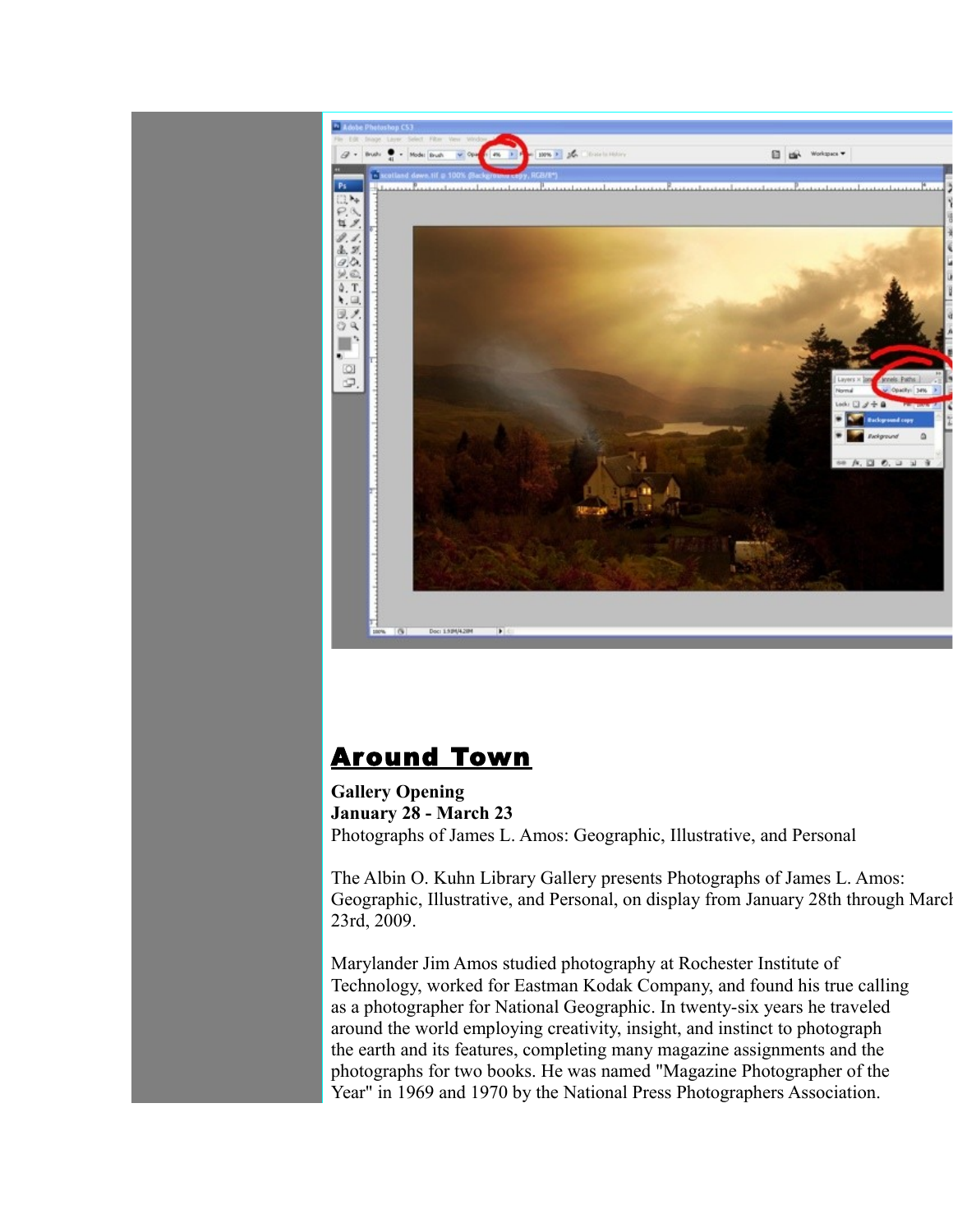Amos also received many awards from the White House News Photographers Association.

A public reception, to be held on Wednesday, February 18 at 4:00 pm will feature remarks by Mr. Amos.

The Gallery is open Monday through Friday, 12 noon to 4:30 pm, on Thursday until 8 pm, and Saturday and Sunday 1 - 5 pm. Admission is free. For more information call 410-455-2270.

## **Thu 12 February 2009 7:00 pm - 8:30 pm**

## **Chesapeake Wildlife**

Author and photographer Pat Vojtech will discuss her book "Chesapeake Wildlife: Stories of Survival and Loss" at the next maritime seminar from 7 to 8:30 p.m. Feb. at the McNasby Oyster Company building, 723 Second St. She will illustrate her presentation with some of the 150 color photographs from the book. For more information, call 410-295-0104.

Contact: 410-295-0104 Location: Annapolis Maritime Museum. 133 Bay Shore Drive , Eastport 21403

## **Wed 25 February 2009 7:00 am - 5:00 pm Birding Foray**

Join Director Chris Swarth for a birding foray to the Blackwater Wildlife Refuge. V spend the day observing the large flocks of waterfowl and other species that use the wetlands and open bay. Bring binoculars, scopes and warm clothes. Meet in Annap at the US Naval Academy parking lot adjacent to Tawes Building on Rowe Boulevard 7 am. Reservations required.

Contact: 410-741-9330

Location: United States Naval Academy. 121 Blake Road , Annapolis 21401 . [www.usna.edu](http://www.usna.edu/)

## **Do you have and Idea for an Article for your Newsletter?**

**Please e-mail your contributing article to the Newsletter Editor at [kidwell1292](mailto:kidwell1292@cablespeed.com) [@cablespeed.com](mailto:kidwell1292@cablespeed.com) by the 4th Wednesday of Any Month.**

> **Be a PUBLISHED AUTHOR and Make your Newsletter more interesting to our members!**